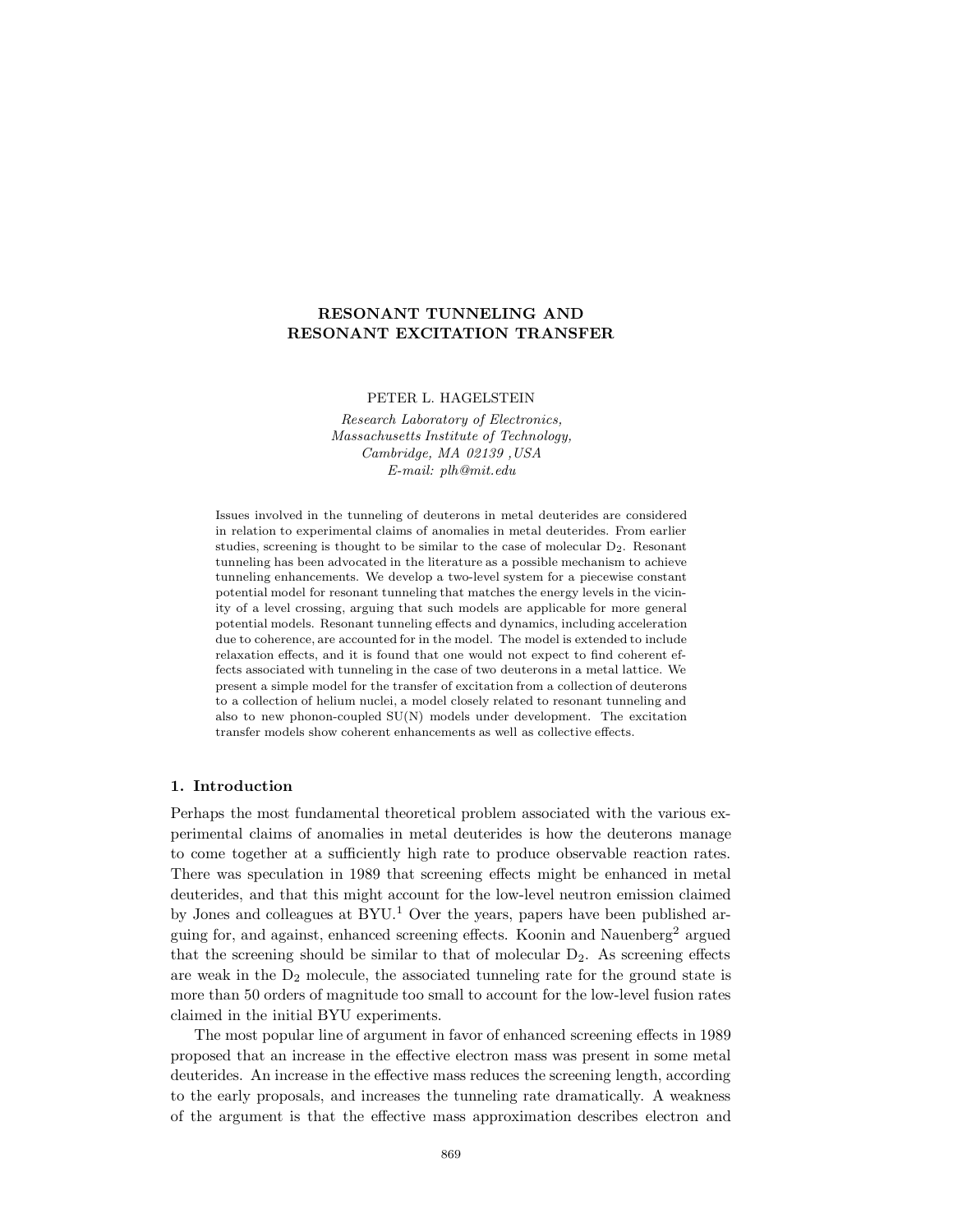hole dynamics over many sites in a periodic lattices, and is not applicable to the screening problem.

There have appeared other discussions of screening between deuterons in metal deuterides, but we will consider such works as largely being out of the scope of this paper. Our position is in general agreement with the arguments of Koonin and Nauenberg, that one would not expect large deviations from the molecular problem. From our perspective, the highest tunneling probabilities are expected when two deuterons occupy a single octahedral site in PdD. Although double site occupancy may have a low associated probability, the tunneling rate is tens of orders of magnitude larger than when deuterons are at different sites. The two-deuteron wavefunction associated with double occupancy is reasonably well approximated by the molecular  $D_2$  wavefunction, and the modifications of the two-deuteron wavefunction by the surrounding lattice is not so great. Hence, we would expect the molecular  $D_2$  problem to be very relevant for developing estimates for tunneling rates for double occupancy, which we expect to dominate the tunneling rate over all other processes under normal conditions.

We note that there has appeared very recently measurements of dd-fusion cross sections at low energy which appear to show significant enhancements<sup>3</sup> (see also [4] Earlier measurements in TiD produced reaction rates similar to that of  $D_2$ , while the new measurements show very large enhancements. We await experimental confirmation of the effect. Our position is that if real, this effect is most likely a recoil effect in which fast incident deuterons push deuterons at rest into tightly bound electron orbitals, where very strong screening effects would be expected. If this line of argument is correct, then one would not expect the enhancements to extend to the case of deuterons nearly at rest. The screening implied by these measurements is sufficiently large that the metal deuterides would be highly unstable against ddfusion if the same screening model applied naively to all deuterons (with thermal energy) in the lattice.

In the absence of screening enhancements and exotic effects that create fast deuterons in the lattice, the only way that a modification of the tunneling rate can come about is if something changes on the nuclear scale. There have appeared proposals for modifications of the tunneling rate due to the presence of nuclear states that are nearly resonant with the molecular state (this idea has been pursued in previous years by X. Z. Li and colleagues at Tsinghua University, and also by Y. E. Kim and colleagues at Purdue). It is a relatively simple calculation to show that in fact a nuclear state with appropriate properties could in fact produce a significant modification in the tunneling problem, and lead to large enhancements in the tunneling rate. In spite of this attractive feature of this kind of model, we note that the four nucleon system has been the focus of many theoretical and experimental studies over many years, and it is known that there are no states present that are sufficiently close in energy and sufficiently long-lived to make any impact on the tunneling rate in the way proposed.

In what follows, we will examine the modification in the tunneling rate due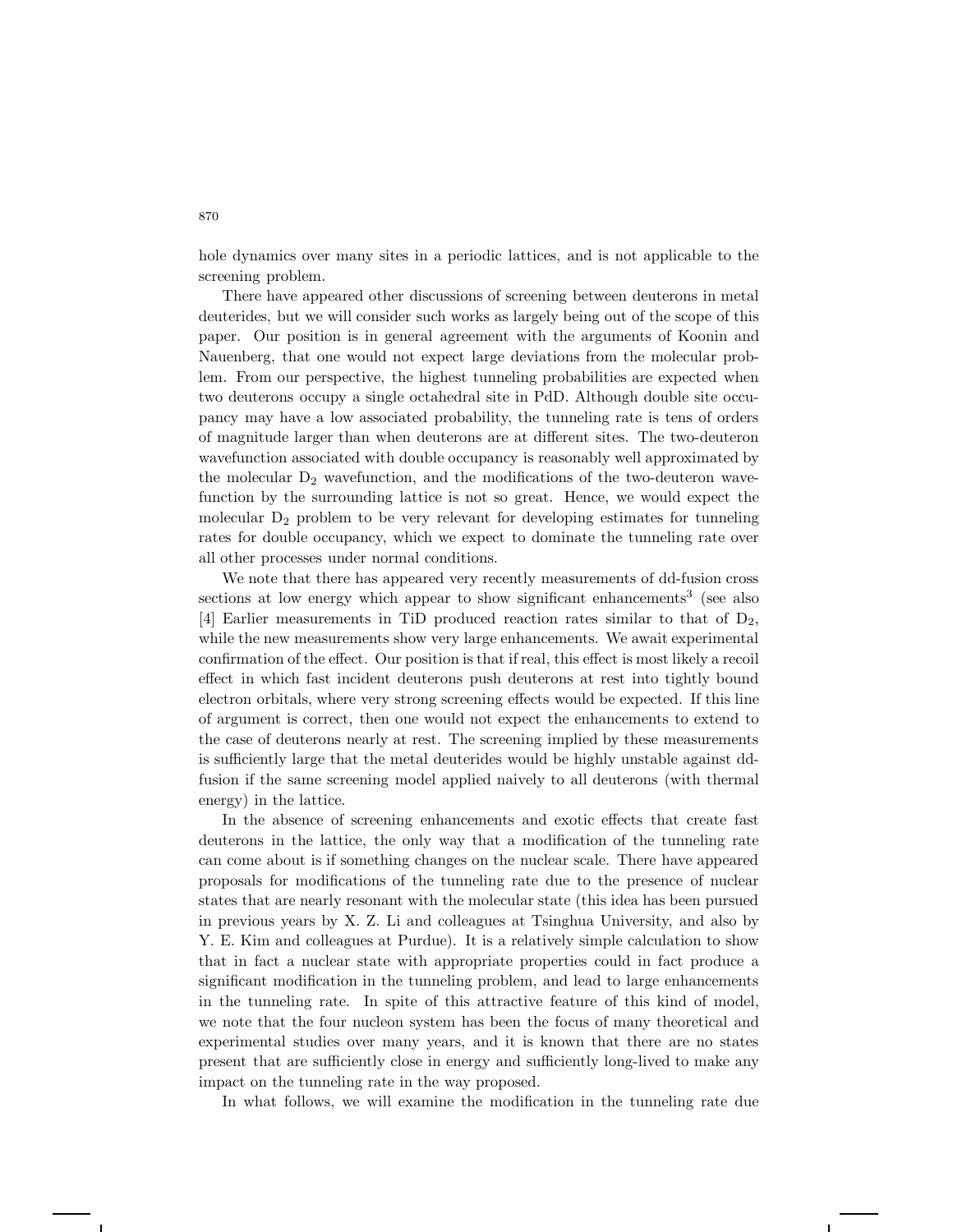to a resonant nuclear state using the simplest possible relevant model. Based on the discussion above, there might seem to to be little motivation for pursuing such a model, since we already know that there are no relevant four nucleon states to which the model might be applied. However, we find several reasons to pursue this model: (1) It is useful to demonstrate cleanly that there is more to the problem of tunneling between deuterons than simple Golden Rule transition rate physics as is normally assumed; (2) it is possible to develop a two-level approximation for this kind of problem, which allows us to study coherent and incoherent effects on an equal footing; and (3) this kind of model appears to have some relevance to the new phonon-coupled SU(N) models that we have proposed for the anomalies in metal deuterides. The results that we present lead one to conclude that resonant tunneling models for the four nucleon system are not relevant to the problem of anomalies in metal deuterides. However, the notion of tunneling as a coherent process that is part of something larger going on in the lattice is in our view extremely important.

## **2. Piecewise Constant Potential Model**

We have over the years become convinced of the utility of simple models that embody the relevant physical principles as a way of developing understanding and intuition about complex phenomena. Consequently, to study resonant tunneling, we propose the simplest of piecewise constant potentials that has two wells separated by a potential barrier. We adopt the radial  $(l = 0)$  Hamiltonian

$$
\hat{H} = -\frac{\hbar^2}{2\mu} \frac{d^2}{dr^2} + V(r) \tag{1}
$$

where

$$
V(r) = \begin{cases} -V_n & 0 \le r \le R_n \\ V_0 & R_n < r < R_a \\ 0 & R_a \le r \le R \\ \infty & R < r \end{cases}
$$
 (2)

We see an attractive nuclear potential for relative separation less than a nuclear radius  $R_n$ , a zero potential between an atomic radius  $R_a$  and an outer radius  $R$ , and a barrier of height  $V_0$  that separates the two wells. An advantage of developing a simple model such as this one is that it is relatively easy to solve. We focus first on developing eigenfunctions and eigenvalues of the time-independent Schrödinger equation

$$
EP(r) = -\frac{\hbar^2}{2\mu} \frac{d^2}{dr^2} P(r) + V(r)P(r) \tag{3}
$$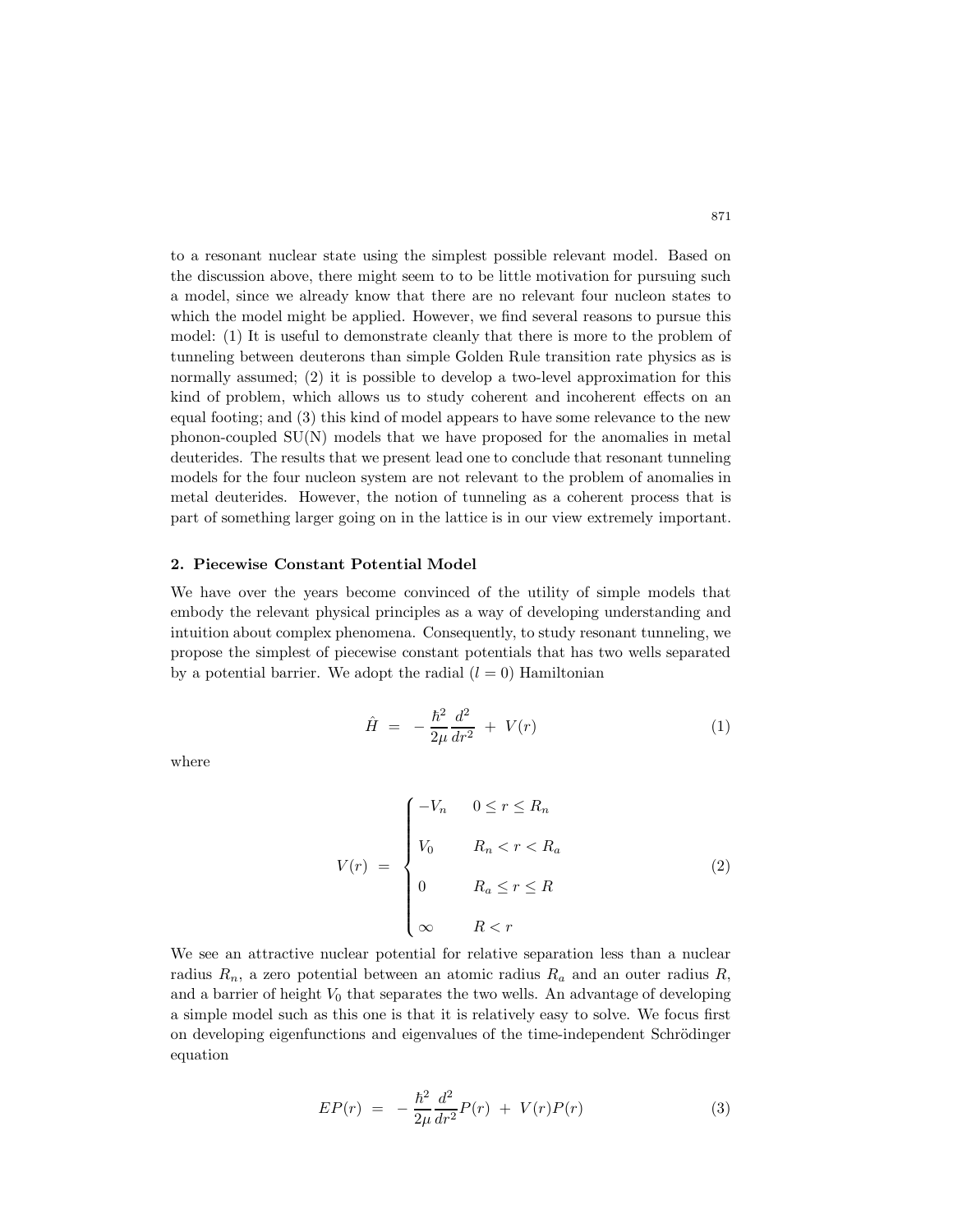Solutions are constructed using

$$
P(r) = \begin{cases} A\sin k_n r & 0 \le r \le R_n \\ B e^{\alpha r} + C e^{-\alpha r} & R_n < r < R_a \\ D\sin k_a (r - R) & R_a \le r \le R \\ 0 & R < r \end{cases}
$$
(4)

# **2.1.** *Limit of Perfect Isolation*

If the wells are isolated from one another, then things simplify further. The energies of each well in isolation can be determined from matching the appropriate point and slope of the assumed solutions at  $R_n$  and at  $R_a$ . We obtain the constraints

$$
\frac{1}{k_n} \tan k_n R_n = -\frac{1}{\alpha} \tag{5}
$$

$$
\frac{1}{k_a} \tan k_a (R_a - R) = \frac{1}{\alpha} \tag{6}
$$

We note that  $k_n$ ,  $k_a$  and  $\alpha$  are functions of the energy eigenvalue E that satisfy

$$
E = \frac{\hbar^2 k_n^2}{2\mu} - V_n \qquad E = \frac{\hbar^2 k_a^2}{2\mu} \qquad E = -\frac{\hbar^2 \alpha^2}{2\mu} + V_0
$$

We assume that the energy eigenvalues of the wells in isolation are  $E_n$  and  $E_a$ .

## **2.2.** *Coupled Wells*

Now we consider what happens when the wells are coupled. The energy eigenvalue in this case satisfies

$$
e^{-2\alpha R_n} \frac{\frac{1}{k_n} \tan k_n R_n + \frac{1}{\alpha}}{\frac{1}{k_n} \tan k_n R_n - \frac{1}{\alpha}} = e^{-2\alpha R_a} \frac{\frac{1}{k_a} \tan k_a (R_a - R) + \frac{1}{\alpha}}{\frac{1}{k_a} \tan k_a (R_a - R) - \frac{1}{\alpha}}
$$
(7)

Although this constraint may appear to be composed of lots of factors that have to be sorted out, upon further inspection, one sees that it has a specific form that will be useful to us. We see terms that correspond to the individual energy eigenvalue equations in isolation that appear on both sides. We can collect these and write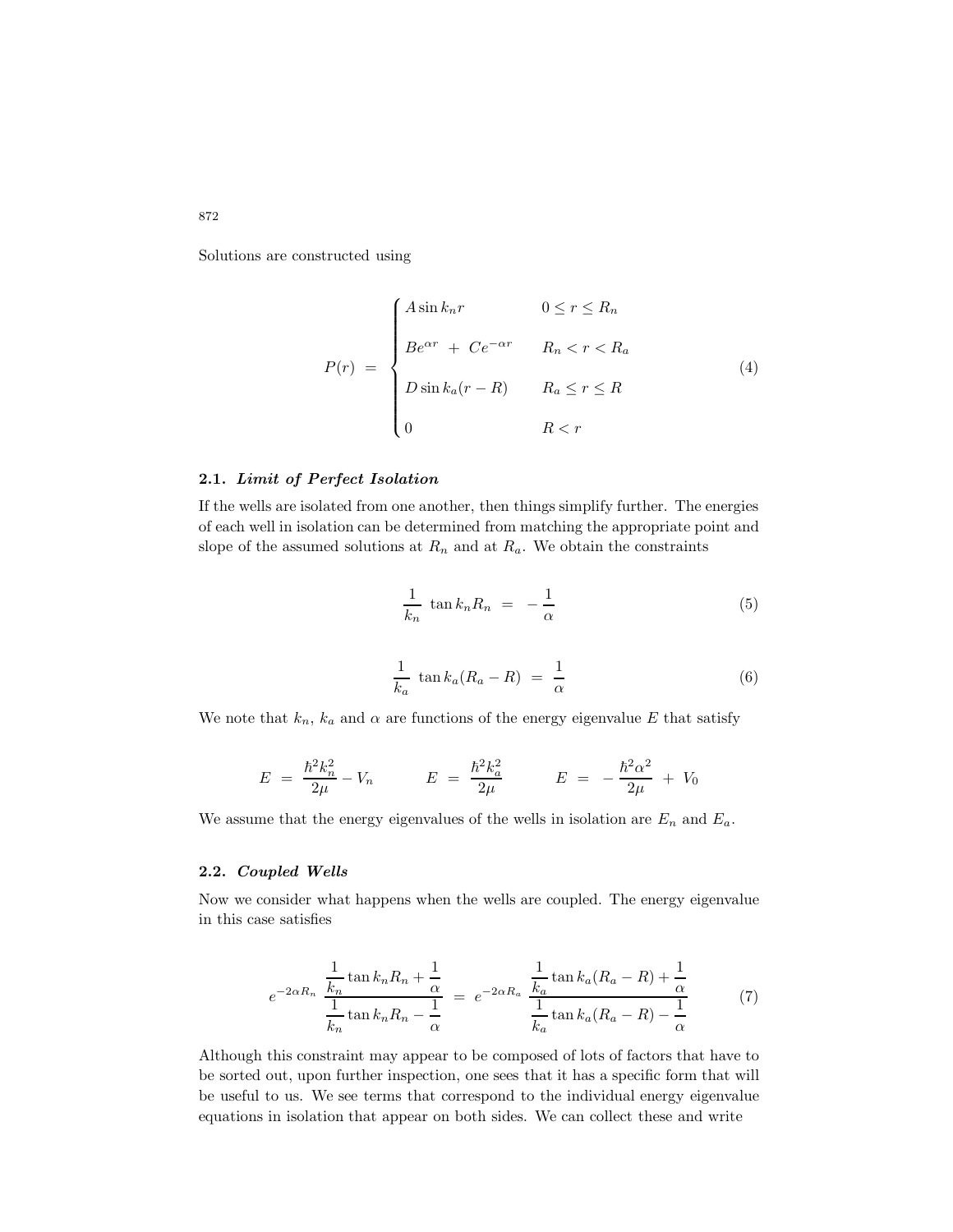$$
\left[\frac{1}{k_n}\tan k_n R_n + \frac{1}{\alpha}\right] \left[\frac{1}{k_a}\tan k_a (R_a - R) - \frac{1}{\alpha}\right]
$$

$$
= e^{-2\alpha(R_a - R_n)} \left[\frac{1}{k_n}\tan k_n R_n - \frac{1}{\alpha}\right] \left[\frac{1}{k_a}\tan k_a (R_a - R) + \frac{1}{\alpha}\right]
$$
(8)

If the coupling between the wells is weak (as we assume), then the energies will be close to the unperturbed energies of the wells in isolation. Hence

$$
\left[\frac{1}{k_n}\tan k_n R_n + \frac{1}{\alpha}\right] = \frac{d}{dE}\left[\frac{1}{k_n}\tan k_n R_n + \frac{1}{\alpha}\right]_{E_n} (E - E_n) + \cdots \qquad (9)
$$

$$
\left[\frac{1}{k_a}\tan k_a(R_a - R) - \frac{1}{\alpha}\right] = \frac{d}{dE}\left[\frac{1}{k_a}\tan k_a(R_a - R) - \frac{1}{\alpha}\right]_{E_a}(E - E_a) + \cdots
$$
\n(10)

We are therefore able to develop a simpler approximate version of the eigenvalue equation which is of the form

$$
(E - E_n)(E - E_a) = e^{-2\alpha(R_a - R_n)}
$$

$$
\times \left[\frac{\frac{1}{k_n} \tan k_n R_n - \frac{1}{\alpha}}{\frac{d}{dE} \left(\frac{1}{k_n} \tan k_n R_n + \frac{1}{\alpha}\right)_{E_n}}\right] \left[\frac{\frac{1}{k_a} \tan k_a (R_a - R) + \frac{1}{\alpha}}{\frac{d}{dE} \left(\frac{1}{k_a} \tan k_a (R_a - R) - \frac{1}{\alpha}\right)_{E_a}}\right]
$$
(11)

This is interesting because it is of the same form as the eigenvalue equation for a two-level system, as long as the terms on the right hand side are presumed to be energy independent in the vicinity of the resonance. The static two-level system eigenvalue equation can be written in the form

$$
\det \begin{vmatrix} E_n - E & V e^{-G} \\ V e^{-G} & E_a - E \end{vmatrix} = 0 \qquad (12)
$$

which is equivalent to

$$
(E - E_n)(E - E_a) = V^2 e^{-2G}
$$
 (13)

We identify the Gamow tunneling factor with the exponential on the RHS of equation (11)

$$
e^{-G} = e^{-\alpha(R_a - R_n)}
$$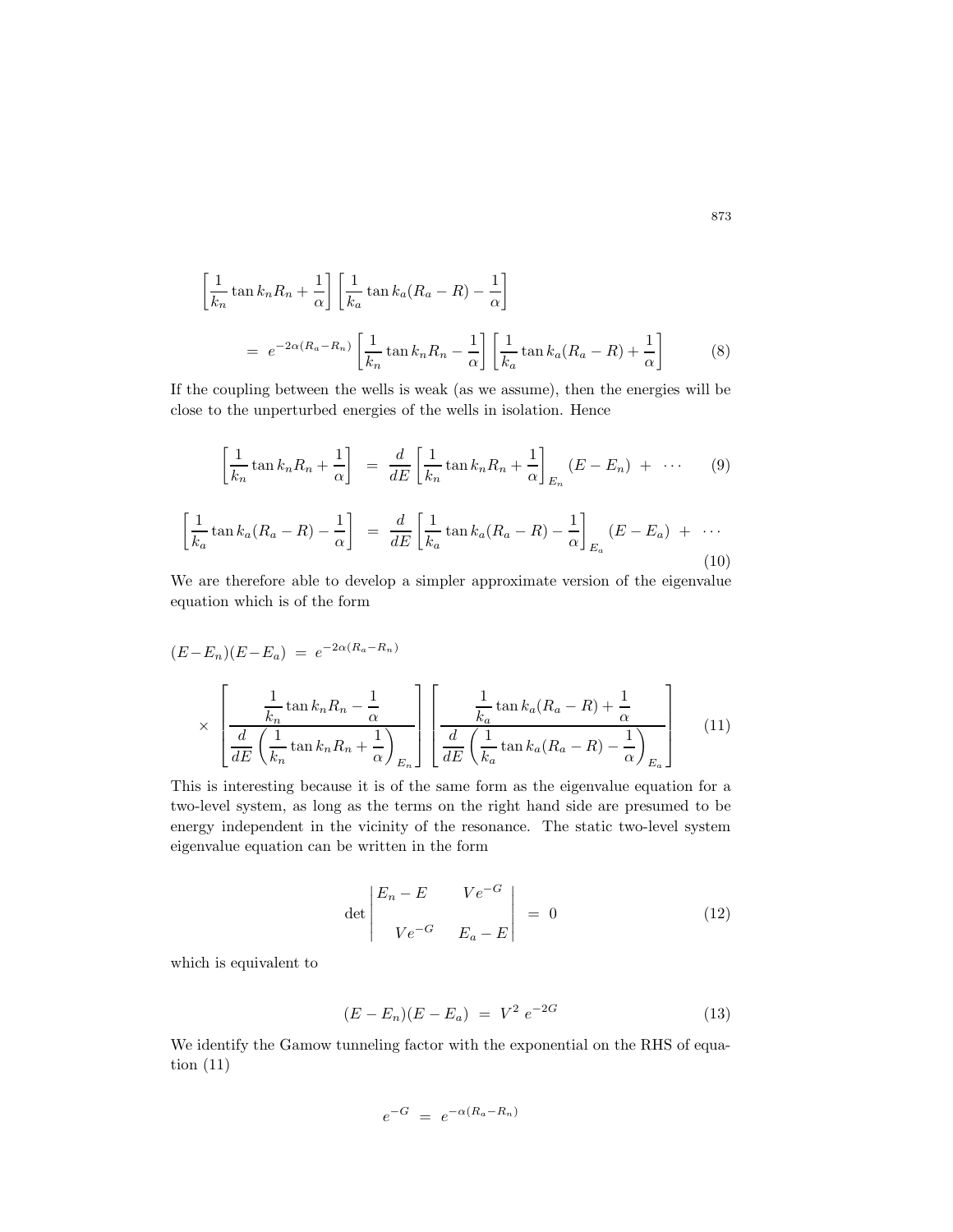There is nothing particularly special in this regard about the piecewise constant potential that we have selected for this discussion in this regard. Other potentials which might be proposed for this kind of problem, including Coulomb and more realistic nuclear potential models, would produce a qualitatively similar relation for the energy eigenvalue under conditions that both wells in isolation have states that are nearly matched in energy.

## **3. Equivalent Two-Level System for the Coupled-Well Problem**

The analysis of the previous section indicates that we can think of the coupling between nearly degenerate states in a potential well using a two level model.<sup>5</sup> A Hamiltonian appropriate for the associated two-level model is

$$
\hat{H}_2 = |\phi_n\rangle E_n \langle \phi_n| + |\phi_a\rangle E_a \langle \phi_a| + V e^{-G} \left[ |\phi_n\rangle \langle \phi_a| + |\phi_a\rangle \langle \phi_n| \right] \tag{14}
$$

where  $\phi_n$  is a basis state for the well at the nuclear scale, and where  $\phi_a$  is a basis state for the well at the atomic scale.

### **3.1.** *Rabi Oscillations*

The two-level model appears in a wide variety of applications, and its properties are well known. We focus briefly on the dynamical problem

$$
i\hbar \frac{\partial}{\partial t} \psi = \hat{H}_2 \psi \tag{15}
$$

To analyze this, one approach is to expand in terms of basis states

$$
\psi = c_n(t)|\phi_n\rangle + c_a(t)|\phi_a\rangle \tag{16}
$$

This approach leads to the coupled equations

$$
\frac{d}{dt}c_n(t) = E_n c_n(t) + V e^{-G} c_a(t)
$$
\n(17)

$$
\frac{d}{dt}c_a(t) = E_a c_a(t) + V e^{-G} c_n(t)
$$
\n(18)

These equations are of course well known, and are readily solved. Suppose we assume that the system is initialized at  $t = 0$  such that  $c_a(0) = 1$  and  $c_n(0) = 0$ , which corresponds to the two deuterons being initially in a molecular state. Then we may compute the probability that the two deuterons are in the nuclear states at some time later

$$
|c_n(t)|^2 = \frac{4V^2e^{-2G}}{(E_n - E_a)^2 + 4V^2e^{-2G}} \sin^2 \frac{\Omega t}{2}
$$
 (19)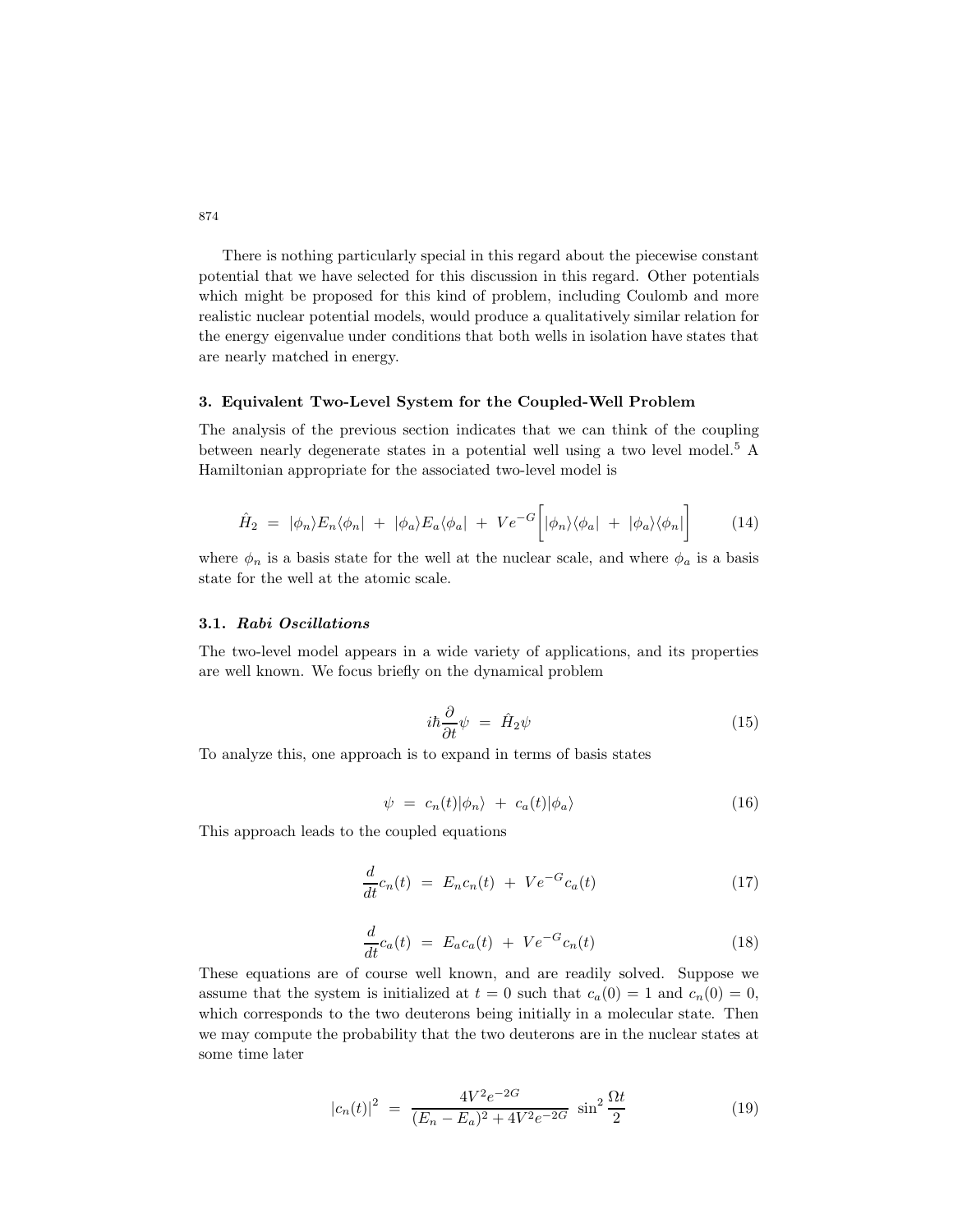where

$$
\Omega = \sqrt{\left(\frac{E_n - E_a}{\hbar}\right)^2 + \frac{4V^2e^{-2G}}{\hbar^2}}\tag{20}
$$

#### **3.2.** *Resonance*

On resonance  $(E_n = E_a)$ , the probability oscillates between the two states sinusoidally with a frequency

$$
\Omega = \frac{2Ve^{-G}}{\hbar} \tag{21}
$$

The Rabi oscillation frequency associated with this coherent effect is very fast as compared to the decay rate associated with incoherent transitions

$$
\gamma = \frac{2\pi}{\hbar} V^2 e^{-2G} \rho \tag{22}
$$

We see that  $\Omega$  is proportional to  $e^{-G}$ , while  $\gamma$  is proportional to  $e^{-2G}$ . This is important when each Gamow tunneling factor  $e^{-G}$  is on the general order of 10<sup>-40</sup>.

## **3.3.** *Discussion*

Incoherent dd-fusion from molecular  $D_2$  is governed by Golden Rule decay dynamics, and is very slow because the expression is proportional to *e*−2<sup>G</sup>. The Rabi oscillation frequency that would be associated with a resonant nuclear state is much faster since it is linear in the Gamow tunneling factor. This essential difference between coherent and incoherent reaction rates has been noted many times since 1989. Moreover, the low-level neutron emission rate reported by the BYU group in 1989 is roughly consistent with the Rabi oscillation frequency for this problem. Since 1989, the resonant tunneling model has been argued for by many authors as being relevant to metal deuterides, and have proposed that the experimental results support the existence of a resonant nuclear state.

In what follows, we would like to argue that in spite of the nice features of the model, that the naive resonant tunneling model suffers from very severe problems associated with maintaining coherence long enough for a Rabi oscillation to occur.

#### **4. Relaxation Effects**

In many areas of applied physics where the two-level model is used, the predictive capabilities of the model are often extended to include relaxation effects in a simple way.<sup>5</sup> As applied to the present discussion, two deuterons in a molecular state may begin tunneling as described by the formulas given above, but this tunneling may be interrupted if the two deuterons separate and hop to other sites. We wish to add such physics to our model, and understand what the resulting predictions of the extended model are.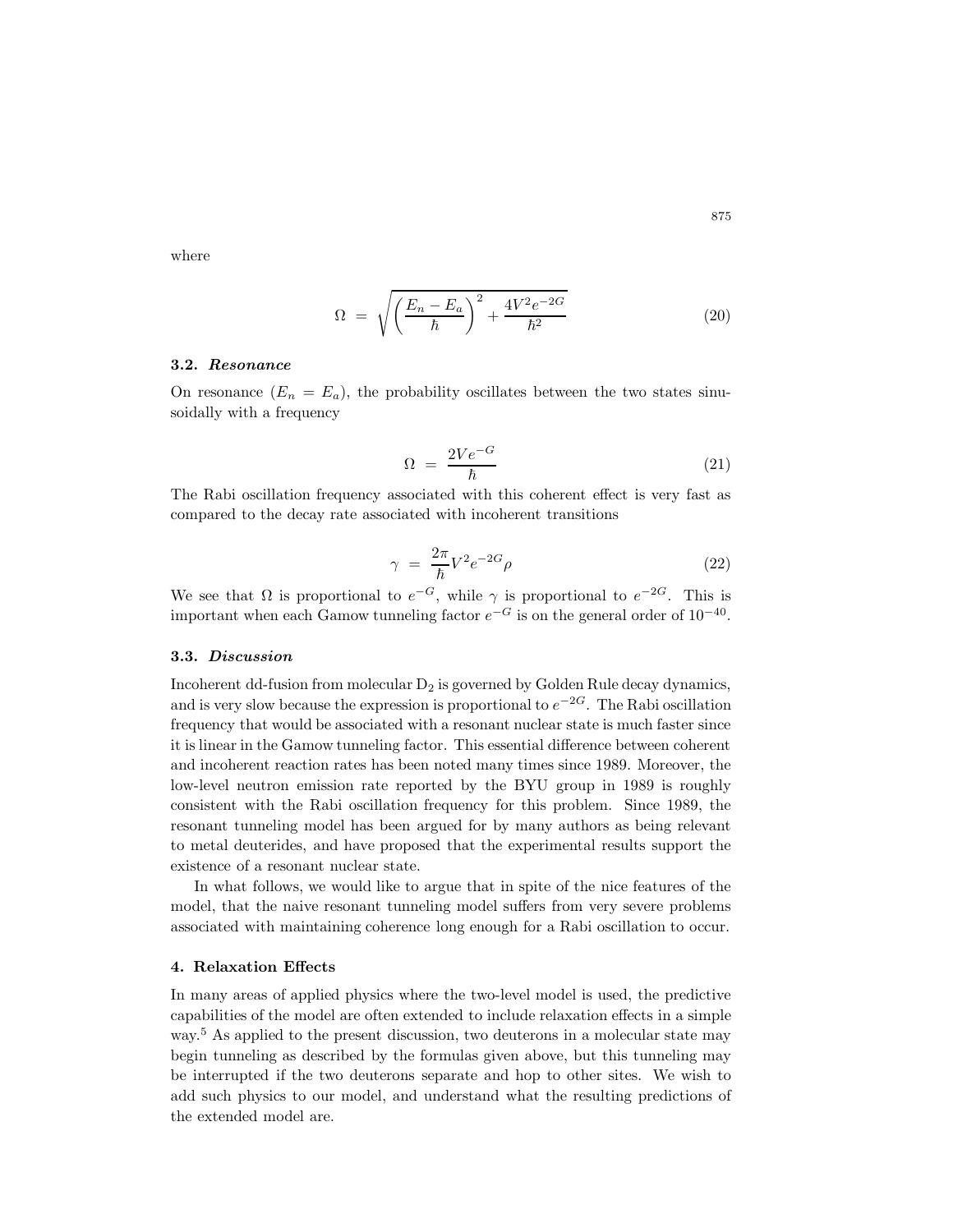# **4.1.** *Bloch equations*

To proceed, some authors define real variables from quadratic combinations of the expansion coefficients. We define the Bloch variables

$$
Q(t) = c_n^*(t)c_a(t) + c_a^*(t)c_n(t)
$$
\n(23)

$$
P(t) = \frac{1}{i} \left[ c_n^*(t) c_a(t) - c_a^*(t) c_n(t) \right]
$$
 (24)

$$
N(t) = |c_a(t)|^2 - |c_n(t)|^2 \tag{25}
$$

By taking time derivatives of the Bloch variables, it is straightforward to show that the Bloch equations are obtained

$$
\frac{d}{dt}Q(t) = \omega_0 P(t) \tag{26}
$$

$$
\frac{d}{dt}P(t) = -\omega_0 Q(t) + \frac{2Ve^{-G}}{\hbar}N(t) \tag{27}
$$

$$
\frac{d}{dt}N(t) = -\frac{2Ve^{-G}}{\hbar}P(t)
$$
\n(28)

where  $\hbar\omega_0 = E_a - E_n$ . These equations are equivalent to the evolution equations for the amplitudes given in equations (17) and (18).

## **4.2.** *Bloch Equations with Relaxation*

Following the literature, we may extend the Bloch equations by adding relaxation terms

$$
\frac{d}{dt}Q(t) + \frac{Q(t)}{T_2} = \omega_0 P(t) \tag{29}
$$

$$
\frac{d}{dt}P(t) + \frac{P(t)}{T_2} = -\omega_0 Q(t) + \frac{2Ve^{-G}}{\hbar}N(t)
$$
\n(30)

$$
\frac{d}{dt}N(t) + \frac{N(t) - N_0}{T_1} = -\frac{2Ve^{-G}}{\hbar}P(t)
$$
\n(31)

where  $T_1$  and  $T_2$  are empirical relaxation times associated with populations and with polarizations, respectively.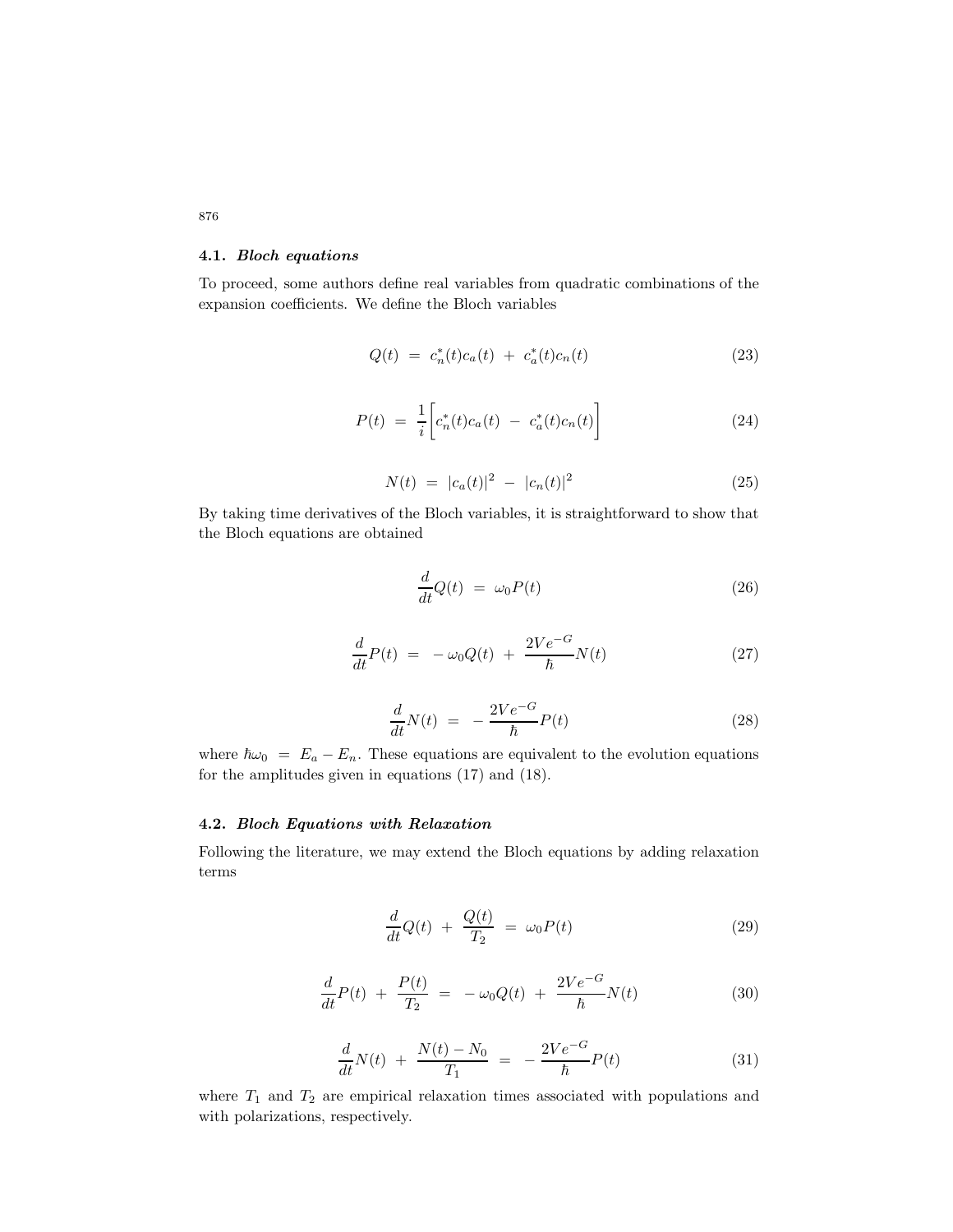## **4.3.** *Solution*

The Bloch equations are linear and hence relatively straightforward to solve. The solutions simplify considerably in the case where the relaxation times are equal, so we focus on a model problem in which  $T_1 = T_2 = T$ . We consider one such solution in the case where the two deuterons are initialized in  $|\phi_a\rangle$  so that  $N(0) = 1$ , with no initial polarization  $Q(0) = P(0) = 0$ . The solution in this case is

$$
Q(t) = \frac{2U\omega_0}{\hbar\Omega^2} [1 - \cos(\Omega t)]e^{-t/T} +
$$
  

$$
\frac{N_0}{1 + (\Omega T)^2} \frac{2U\omega_0}{\hbar\Omega^2} \left\{ (\Omega T)^2 [1 - e^{-t/T}] - [1 - \cos(\Omega T)]e^{-t/T} - \Omega T \sin(\Omega t) e^{-t/T} \right\} (32)
$$
  

$$
P(t) = \frac{N_0}{1 + (\Omega T)^2} \frac{2UT}{t} [1 - \cos(\Omega t) e^{-t/T}] + \frac{2U}{t\Omega} \left[ 1 - \frac{N_0}{1 + (\Omega T)^2} \right] \sin(\Omega t) e^{-t/T}
$$

$$
P(t) = \frac{N_0}{1 + (\Omega T)^2} \frac{2UT}{\hbar} [1 - \cos(\Omega t) e^{-t/T}] + \frac{2U}{\hbar \Omega} \left[ 1 - \frac{N_0}{1 + (\Omega T)^2} \right] \sin(\Omega t) e^{-t/T}
$$
\n(33)

$$
N(t) = \frac{\omega_0^2 + \left[\frac{2U}{\hbar}\right]^2 \cos(\Omega t)}{\Omega^2} e^{-t/T} + \frac{N_0}{1 + (\Omega T)^2} \left[\frac{2U}{\hbar \Omega}\right]^2 \Omega T \sin(\Omega T) e^{-t/T}
$$

$$
+ \frac{N_0}{1 + (\Omega T)^2} \left\{1 + (\omega_0 T)^2 - \left[\frac{2U}{\hbar \Omega}\right]^2 \cos(\Omega t) e^{-t/T} - \left[\frac{\omega_0}{\Omega}\right]^2 \left[1 + (\Omega T)^2\right] e^{-t/T} \right\}
$$
(34)

In writing these equations, we have used

$$
U = Ve^{-G} \tag{35}
$$

and

$$
\Omega = \sqrt{\omega_0^2 + \left[\frac{2U}{\hbar}\right]^2} \tag{36}
$$

## **4.4.** *Discussion*

One sees in the solution terms that are oscillatory with frequency  $\Omega$ , and damping terms that decay with the relaxation time *T*. If we consider the on-resonance case where the energy levels are matched  $(\omega_0 = 0)$ , then Rabi oscillations occur with a frequency  $\frac{2U}{\hbar}$  while the damping occurs with a decay rate of  $\frac{1}{T}$ . The relaxation time  $T$  that one would associate with the dissociation of the molecular state in the metal is not so well known, but one would expect times well below a second. The Rabi oscillation frequency that would correspond to the fastest coherent tunneling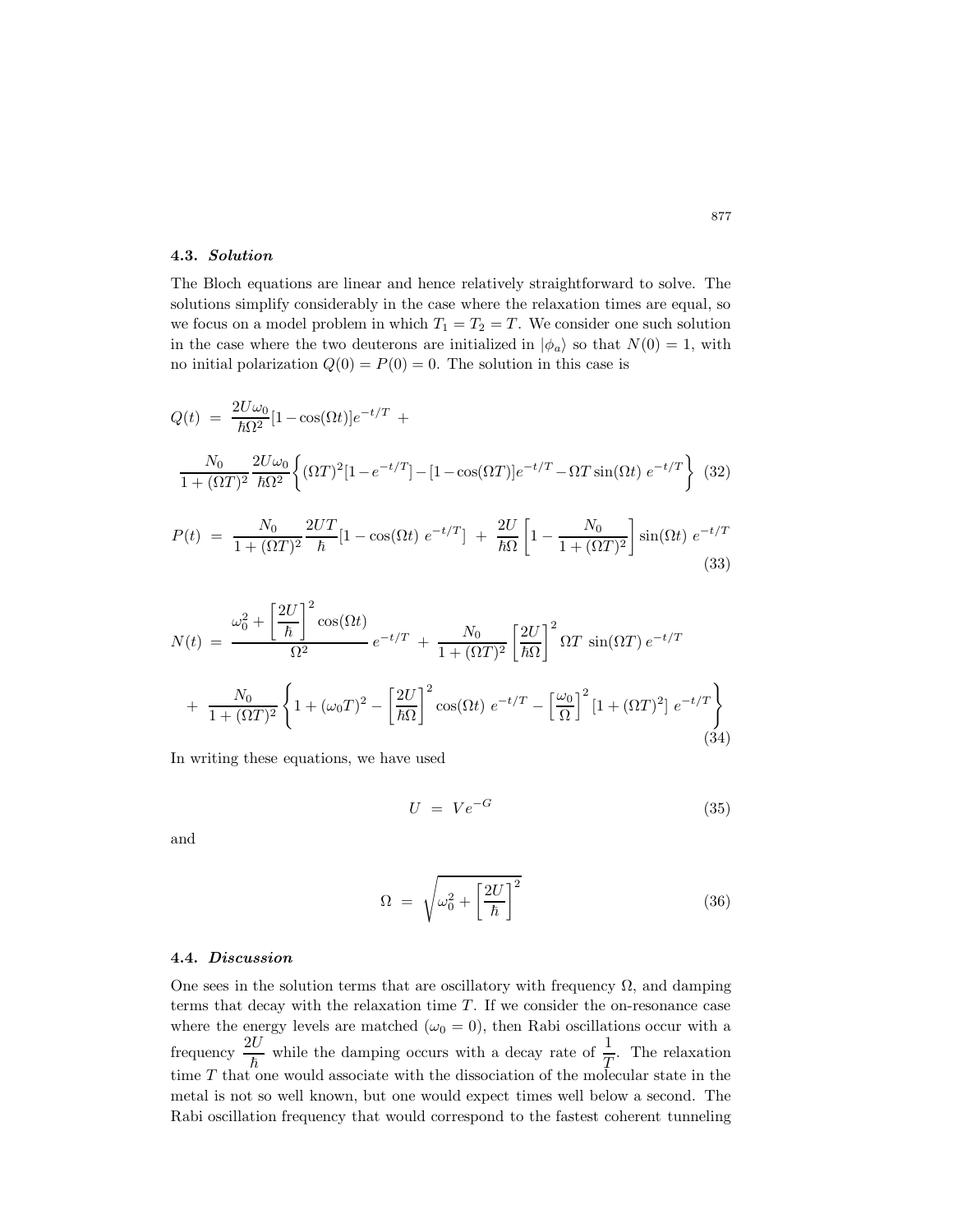transition that might be expected is on the order of  $10^{25}$  seconds. Consequently, under these conditions one sees that all of the oscillations are completely damped before they execute even a small fraction of a cycle.

The degree of resonance required for coherent processes to be seen in this model is enormous. One case see this from the appearance of Lorentzian factors in the expression, which could be rewritten as

$$
\frac{1}{(E_n - E_a)^2 + V^2 e^{-2G} + \frac{\hbar^2}{T^2}}
$$

If relaxation processes were somehow suppressed, to observe nearly full Rabi oscillations would require

$$
E_n - E_a \sim Ve^{-G} \tag{37}
$$

which is not practical. In the presence of relaxation processes, we require instead

$$
E_n - E_a \sim \frac{\hbar}{T} \tag{38}
$$

to be resonant, which is a big improvement. The effect under these conditions is very much reduced. To obtain a full cycle of oscillation requires that somehow  $Ve^{-G}$  is commensurate. This would require a coupling matrix element very much larger than what is plausible.

We conclude from these arguments that the resonant tunneling approach does indeed exhibit an enormous increase in the tunneling rate as a coherent process theoretically, but that the approach suffers from many problems. Among these are the absence of resonant states in the four nucleon system, an extreme sensitivity to any process that causes destruction of the coherence, and very stringent resonance requirements.

# **5. Excitation Transfer Model**

We are presently considering models for anomalies in metal deuterides in which nuclear reactions are assumed to take place exchanging phonons with the lattice. In this case, there is the possibility of second-order (as well as higher order) reactions in which a reaction at one site is coupled with reactions at one (or more) other sites. Progress on these models is discussed elsewhere in this conference proceedings.<sup>6</sup> Here, we are interested in examining one aspect of the models that is relevant to our general discussion of tunneling effects in this paper.

### **5.1.** *Simplified Model*

We consider a simple model in which reactions at different sites are coupled together. We assume in this model that we have *N*<sup>1</sup> deuteron pairs (with double occupation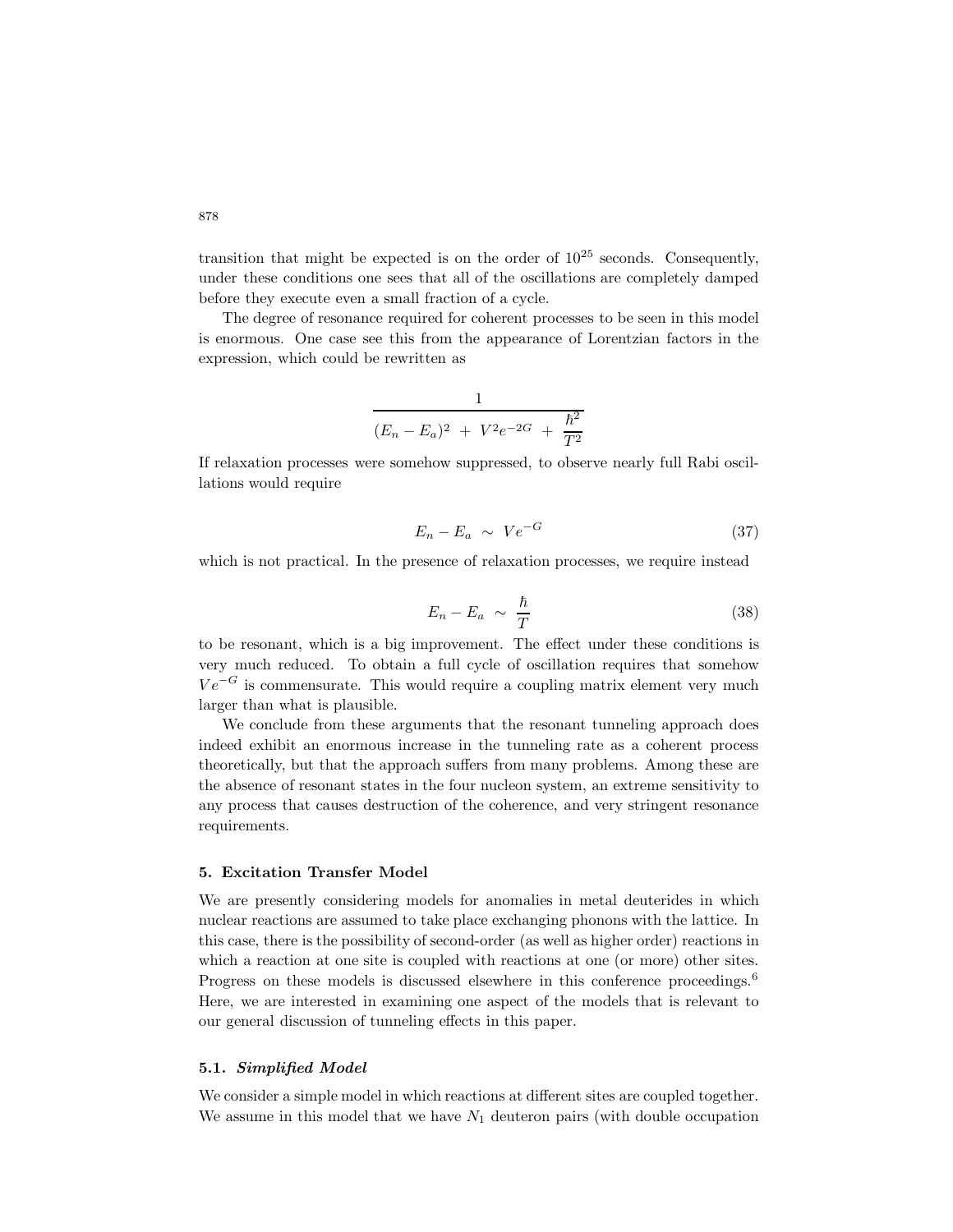of a site) which may fuse with phonon exchange to make  ${}^{4}$ He. The excitation energy from the reactions is used to drive excitations elsewhere within the coherence domain of a highly excited phonon. For simplicity, we will assume that these reactions involve transitions from  $N_2$  different <sup>4</sup>He nuclei to compact states.<sup>a</sup>

In the  $SU(N)$  models, the coupling between the compact states, helium nuclei and the highly excited phonon mode produce a very large number of states, some of which are resonant with the initial molecular deuterium states. In the simple model under discussion here, we will include only resonant states. Excitation transfer of the general kind under discussion here is present in the phonon-SU(N) models, but the details of the coupling are not quite the same. Nevertheless, the simple model under discussion here has associated dynamics that are similar to what the phonon-SU(N) are presently believed to possess.

We consider then a model in which a population of molecular deuterons at one set of sites react to make helium at those sites, coupled to a set of helium nuclei at other sites which can be excited to make resonant states. Written using a notation similar to that used above, the associated Hamiltonian is

$$
\hat{H} = \sum_{j}^{N_1} \left[ |\Phi_j[D_2]|E_{D_2}\langle \Phi_j[D_2]| + |\Phi_j[^4He] \rangle E_{^4He} \langle \Phi_j[^4He] \right]
$$
\n
$$
+ \sum_{k}^{N_2} \left[ |\Phi_k[com] \rangle E_{com} \langle \Phi_k[com] | + |\Phi_k[^4He] \rangle E_{^4He} \langle \Phi_k[^4He] \right]
$$
\n
$$
+ Ve^{-G} \left[ \sum_{j}^{N_1} \left[ |\Phi_j[^4He] \rangle \langle \Phi_j[D_2]| + |\Phi_j[D_2] \rangle \langle \Phi_j[^4He] \right] \right]
$$
\n
$$
\times \left[ \sum_{k}^{N_2} \left[ |\Phi_k[^4He] \rangle \langle \Phi_k[com] | + |\Phi_k[com] \rangle \langle \Phi_k[^4He] \right] \right]
$$
\n(39)

In this expression the notation  $D_2$  refers to double site occupation within the metal and "com" refers to two-deuteron compact states that are nearly resonant with the  $D_2$  states.

<sup>&</sup>lt;sup>a</sup>The notion of a compact state requires some explanation. Our early models for phonon exchange showed clearly that if reactions at two sites involved phonon exchange with a highly excited phonon mode, then the two reactions could be coupled together as a second-order quantum process. Early data for fast alpha emission supported this notion, where the energy of two deuterons fusing to <sup>4</sup>He was proposed to be available to ionize an alpha particle out of Pd nuclei. The fastest site-other-site process was predicted to be one in which the energy from two deuterons fusing went into dissociating a <sup>4</sup>He nucleus. After analysis of this process, it was noticed that following the dissociation, that two deuterons would have difficulty dissociating, and that they might be observed close together. Experiments by Kasagi provides evidence for such an effect. We term the resulting states "compact states".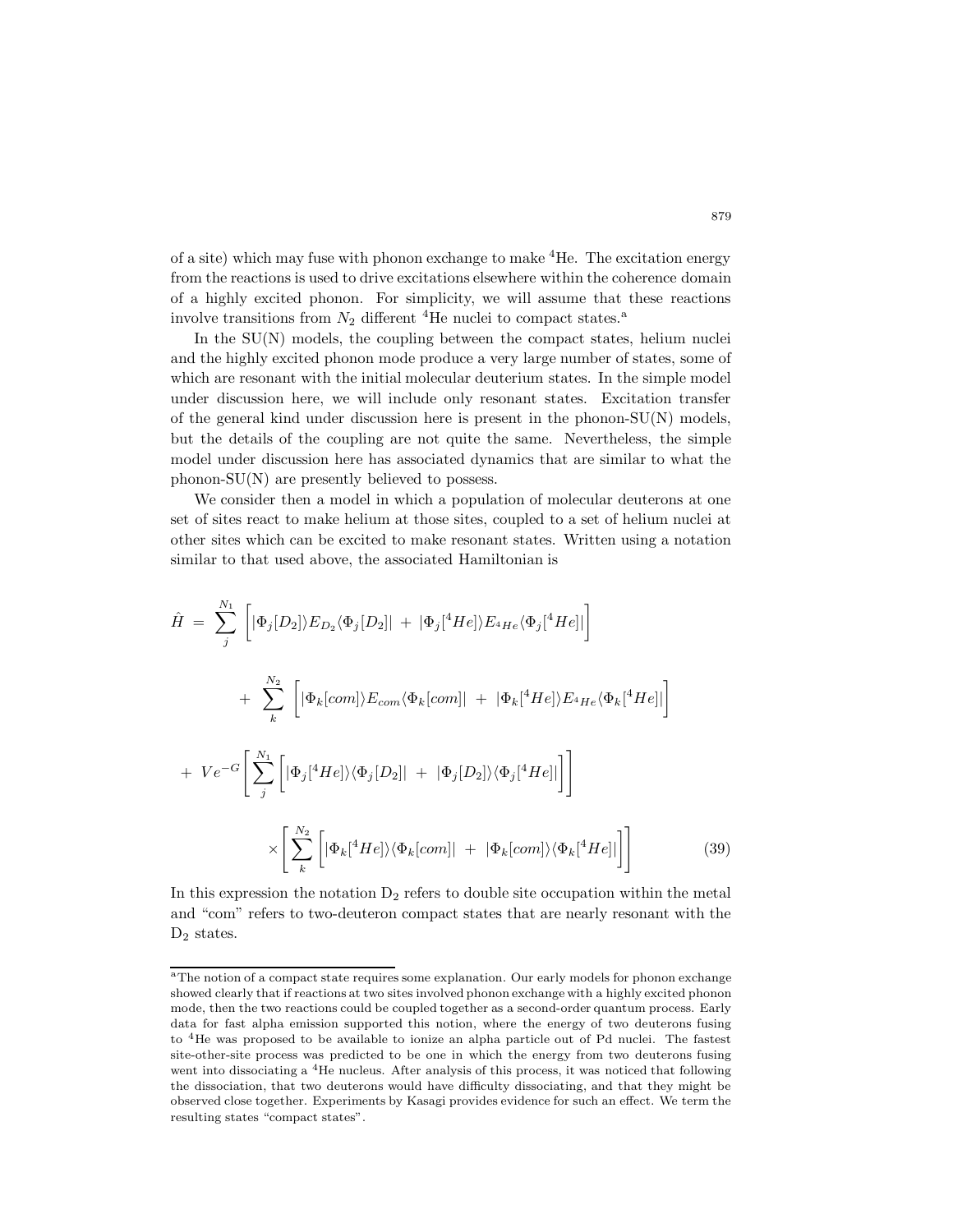# **5.2.** *Pseudostate Operator Formulation*

The model described above can be written more compactly in terms of pseudostate operators

$$
\hat{H} = \frac{\Delta E}{2} \hat{\Sigma}_{z}^{(1)} + \frac{\Delta E}{2} \hat{\Sigma}_{z}^{(2)} + V e^{-G} \left[ \hat{\Sigma}_{+}^{(1)} + \hat{\Sigma}_{-}^{(1)} \right] \left[ \hat{\Sigma}_{-}^{(2)} + \hat{\Sigma}_{+}^{(2)} \right]
$$
(40)

This Hamiltonian differs from that of Equation (39) by an constant energy offset, which does not change the dynamics of observable quantities. The  $\hat{\Sigma}_z$  pseudostate operators are defined according to

$$
\hat{\Sigma}_z^{(1)} = \sum_j^{N_1} \left[ |\Phi_j[D_2] \rangle \langle \Phi_j[D_2] | - |\Phi_j[{}^4He] \rangle \langle \Phi_j[{}^4He] | \right] \tag{41}
$$

$$
\hat{\Sigma}_z^{(2)} = \sum_k^{N_2} \left[ |\Phi_k[com] \rangle \langle \Phi_k[com]| - |\Phi_k[^\{4}He] \rangle \langle \Phi_k[^\{4}He]| \right] \tag{42}
$$

The  $\hat{\Sigma}_{\pm}$  pseudostate operators are defined according to

$$
\hat{\Sigma}_{-}^{(1)} = \sum_{j}^{N_1} |\Phi_j|^4 He] \rangle \langle \Phi_j[D_2]| \qquad \hat{\Sigma}_{+}^{(1)} = \sum_{j}^{N_1} |\Phi_j[D_2] \rangle \langle \Phi_j|^4 He]|
$$
\n
$$
\hat{\Sigma}_{-}^{(2)} = \sum_{k}^{N_2} |\Phi_k|^4 He] \rangle \langle \Phi_k[com]| \qquad \hat{\Sigma}_{+}^{(2)} = \sum_{k}^{N_2} |\Phi_k[com] \rangle \langle \Phi_k[{}^4 He]|
$$

The energy difference ∆*E* is

$$
\Delta E = E[D_2] - E[{}^4He]
$$
\n(43)

which is taken to be resonant with  $E[com] - E[$ <sup>4</sup> $He]$ .

# **5.3.** *Solution*

We can develop an approximate solution by forming a superposition of resonant states within the model

$$
\Psi = \sum_{n} c_n(t) \left| N_1, n \right\rangle |N_2, N_1 - n \rangle \tag{44}
$$

where we used basis states formed of products of Dicke states  $|N, n\rangle$ . Our notation assumes *N* nuclei with *n* in the excited state. These states are consistent with

$$
\hat{\Sigma}_z|N,n\rangle = (2n-N)|N,n\rangle \tag{45}
$$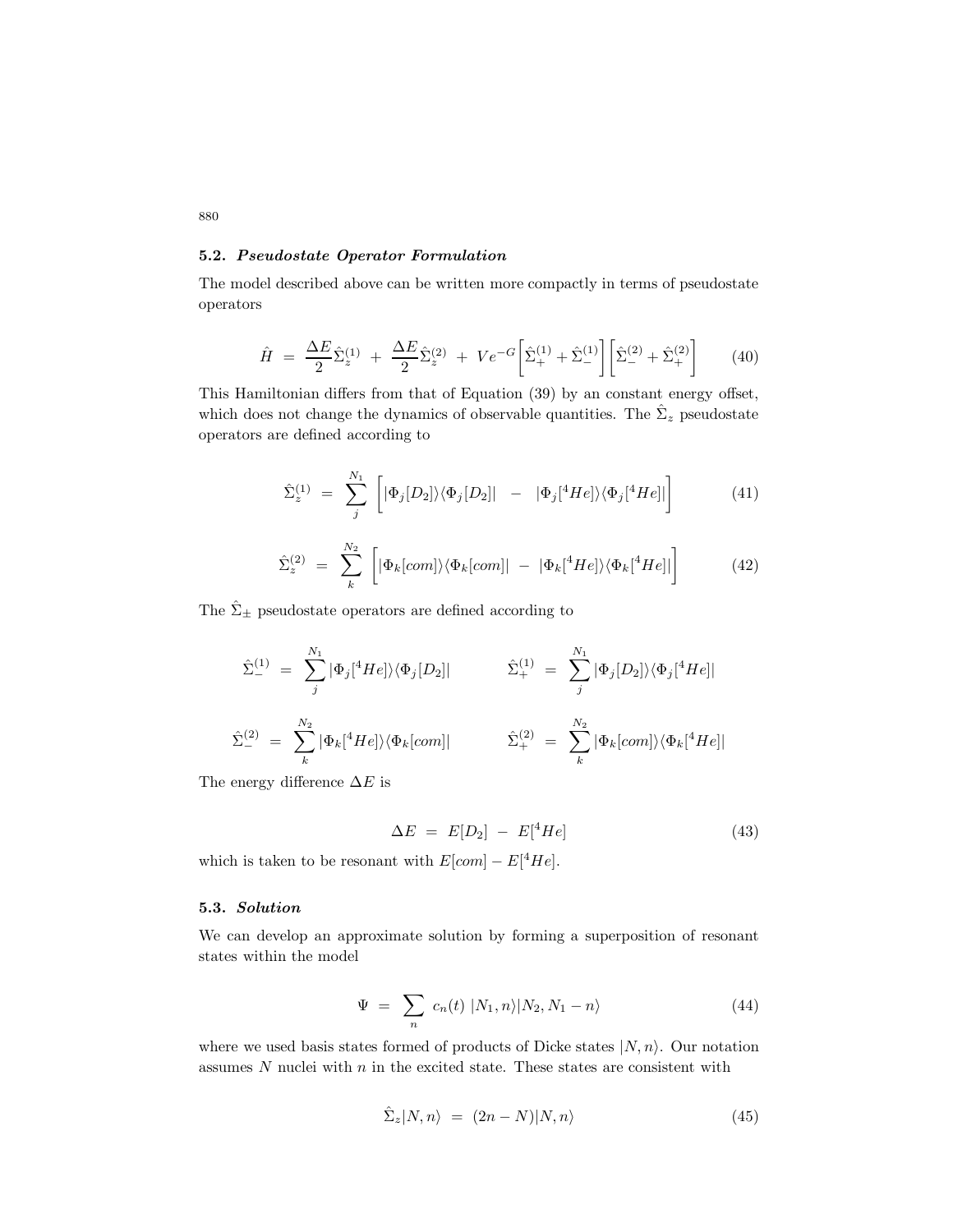

Figure 1. Occupation probabilities as a function of time for the coherent transfer of excitation from deuterium at *N* sites with double occupancy, to a set of *N* different helium nuclei that excite to resonant compact states. Time is normalized to units of  $[Ve^{-G}/\hbar]^{-1}$ .

The expansion coefficients  $c_n(t)$  evolve according to

$$
i\hbar \frac{d}{dt} c_n(t) = \frac{\Delta E}{2} (N_1 - N_2) c_n(t)
$$
  
+ 
$$
V e^{-G} \langle N_1, n | \hat{\Sigma}_+^{(1)} | N_1, n - 1 \rangle \langle N_2, N_1 - n | \hat{\Sigma}_-^{(2)} | N_2, N_1 - n + 1 \rangle c_{n-1}(t)
$$
  
+ 
$$
V e^{-G} \langle N_1, n | \hat{\Sigma}_-^{(1)} | N_1, n + 1 \rangle \langle N_2, N_1 - n | \hat{\Sigma}_+^{(2)} | N_2, N_1 - n - 1 \rangle c_{n+1}(t) \quad (46)
$$

We illustrate results from a representative solution to this set of coupled equations in Figure 1. In this calculation, we assume that  $N_1 = N_2 = 41$ , and that  $c_N(0) = 1$ , which corresponds to the situation in which all of the sites of the first system are occupied by deuteron pairs, and all the sites of the second system are initially helium nuclei. The solution is shown as  $P_n(t) = |c_n(t)|^2$ .

We see that the population is initially localized in and around  $n = N$ , and ultimately is transferred through intermediate states to states in the vicinity of  $n = 0$ . The dynamics are nonlinear, since the coupling matrix elements are *n*-dependent and largest when half of the population has been transferred. The associated dynamics could be considered to be a coherent version of Dicke superradiance.

## **5.4.** *Discussion*

The model under discussion here is intended to be particularly simple in order to demonstrate cleanly effects that are thought to be present in the more realistic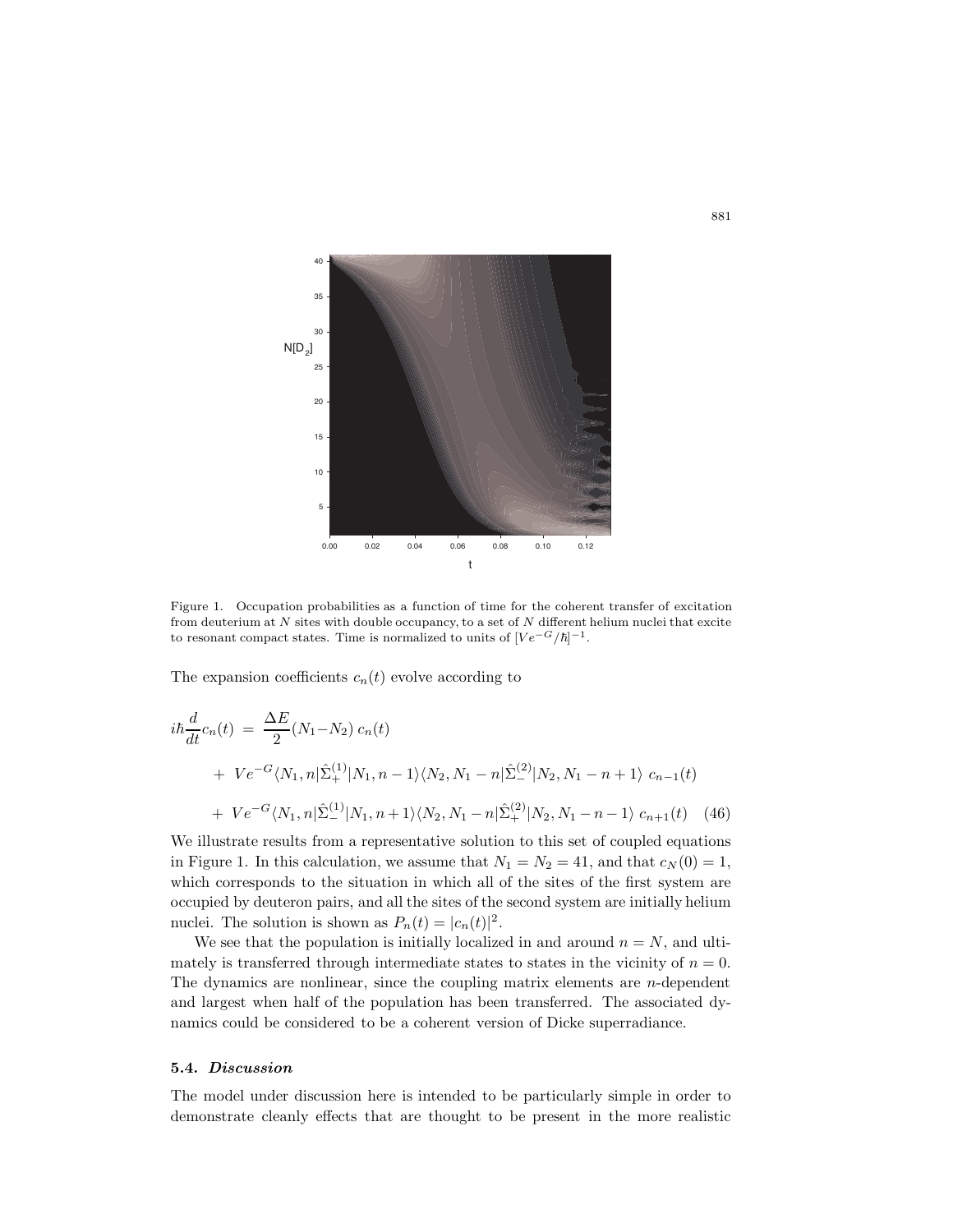

Figure 2. Expectation value of reaction rate as a function of time for different values of *N*. Time is normalized to units of  $[Ve^{-G}/\hbar]^{-1}$  as in Figure 1. Rates are normalized to units of  $Ve^{-G}/\hbar$ .

phonon-coupled SU(N) models presently under consideration. The dynamics of the transfer of excitation from deuteron states of double occupancy to excited compact states within the phonon- $SU(N)$  model is thought to work similarly, and to have similar dynamics. We see from Figure 2 that the dynamics occur on a timescale on the order of

$$
\tau \sim \left[\frac{NVe^{-G}}{\hbar}\right]^{-1} \tag{47}
$$

and associated reaction rates on the order of

$$
\Gamma \sim \frac{N^2 V e^{-G}}{\hbar} \tag{48}
$$

These expressions contain terms linear in the Gamow factor and accelerated by a coherence factor. This kind of process is characterized by a "burst" effect, in which the rate is initially slow, speeds up dramatically, and then slows down again. Such a burst effect is pervasive in the experimental reports of anomalies in metal deuterides.

## **5.5.** *Relaxation effects*

We pointed out earlier in this paper that resonant tunneling between two deuterons, as advocated by many authors, is not an attractive mechanism because it is completely washed out be relaxation effects. It might reasonably be asked whether the excitation transfer models, such as the phonon-coupled SU(N) models or the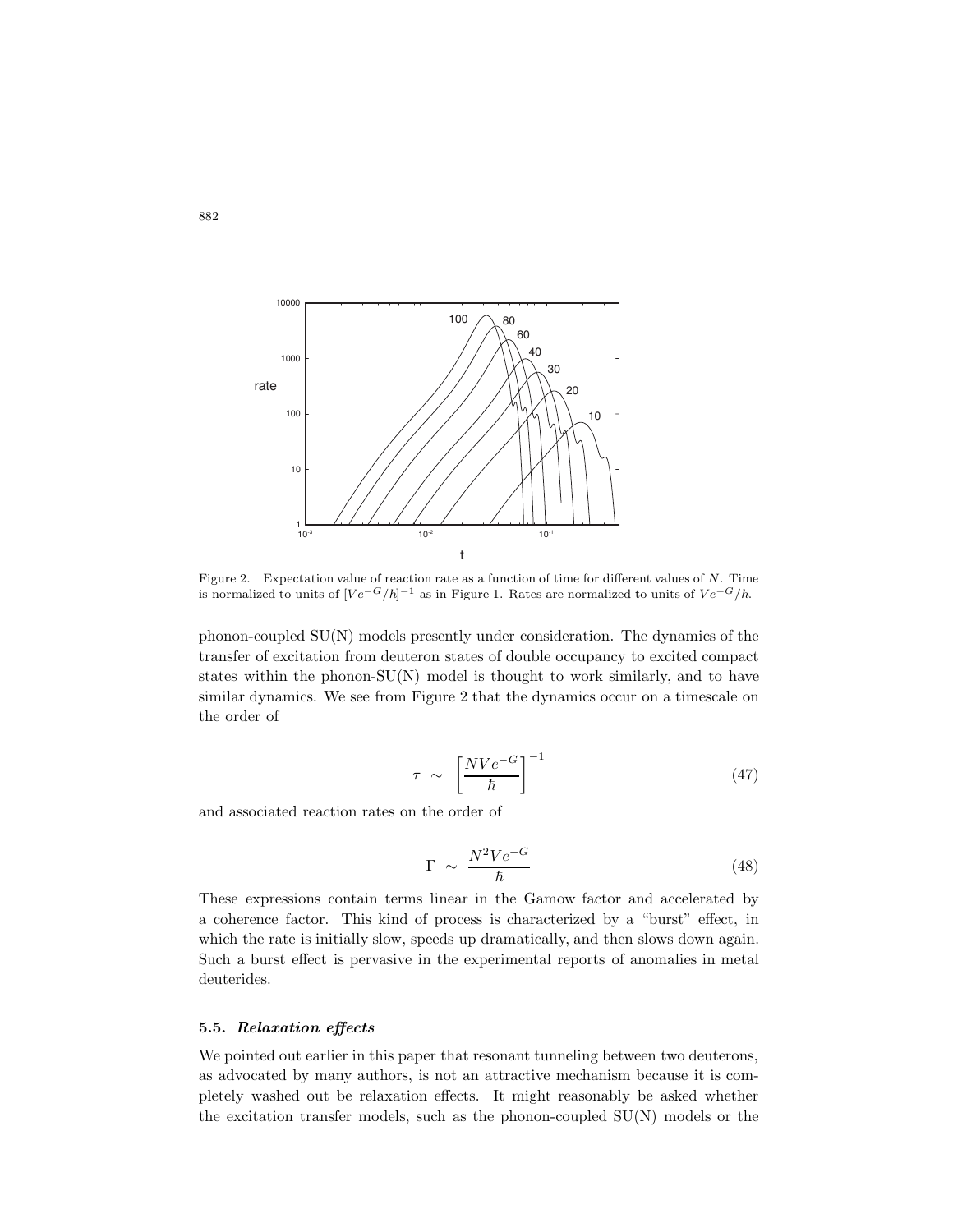simple excitation transfer model discussed here, are similarly impacted. This is an interesting question, the answer to which is not as yet completely understood.

However, there is an observation that may be helpful in this discussion. We might expect a many-site excitation transfer effect to be somewhat more robust since if two deuterons at any one site drop out of the process, we expect that they will be replaced by others at another site – because the average rate of double occupancy is determined by statistical mechanics. Hence, under appropriate conditions, we would expect there always to be a source of deuterons in sites with double occupation to provide a source for excitation transfer.

## **6. Summary and Conclusions**

From our previous investigations, we have come to the point of view that screening processes in metal deuterides for deuterons with thermal energies do not change the interaction between deuterons at close range significantly from the molecular  $D_2$ interaction. The largest tunneling matrix element is developed when two deuterons occupy a single site, in which case the relative wavefunction is reasonably close locally to that of  $D_2$ . Given this point of view, the possibilities of accounting for the anomalies theoretically is greatly restricted.

The focus of our discussion in this paper is on the problem of resonant tunneling. In our recent work on this problem, we have become interested in the application of the two-level model to the resonant tunneling problem. The development of a two-level model from a potential model that exhibits a resonant tunneling effect is straightforward, as we have illustrated from a construction using a piecewise constant potential model. Although our particular construction is specific to the model we chose, the development of a relevant two-level model to describe resonant tunneling is completely general.

The advantage of using a two-level model to describe resonant tunneling is that it is possible to include relaxation effects in a simple way, using models that are standard in other fields. From a consideration of relaxation effects in the case of tunneling from molecular  $D_2$  states to conjectured resonant internal states, we conclude that there is no possibility that resonant tunneling could account for the claimed observations, since the coherence effects that might be present due to coherence effects associated with resonant tunneling are completely washed out by relaxation processes. This is a primary conclusion of this work.

It seemed reasonable to include a brief discussion of a resonant excitation transfer model, since it is related to the resonant excitation transfer models under discussion in this work, and since it is also related to the phonon coupled SU(N) models that we are studying. The premise of the model is that the excitation from a collection of deuteron pairs is transferred by phonon coupling to a collection of helium nuclei elsewhere, which is qualitatively similar to the situation in the phonon-SU(N) models. The transfer of excitation from the deuteron pair to excitations elsewhere are modeled and show both coherent and collective enhancements, which is similar to what we expect from the more sophisticated models.